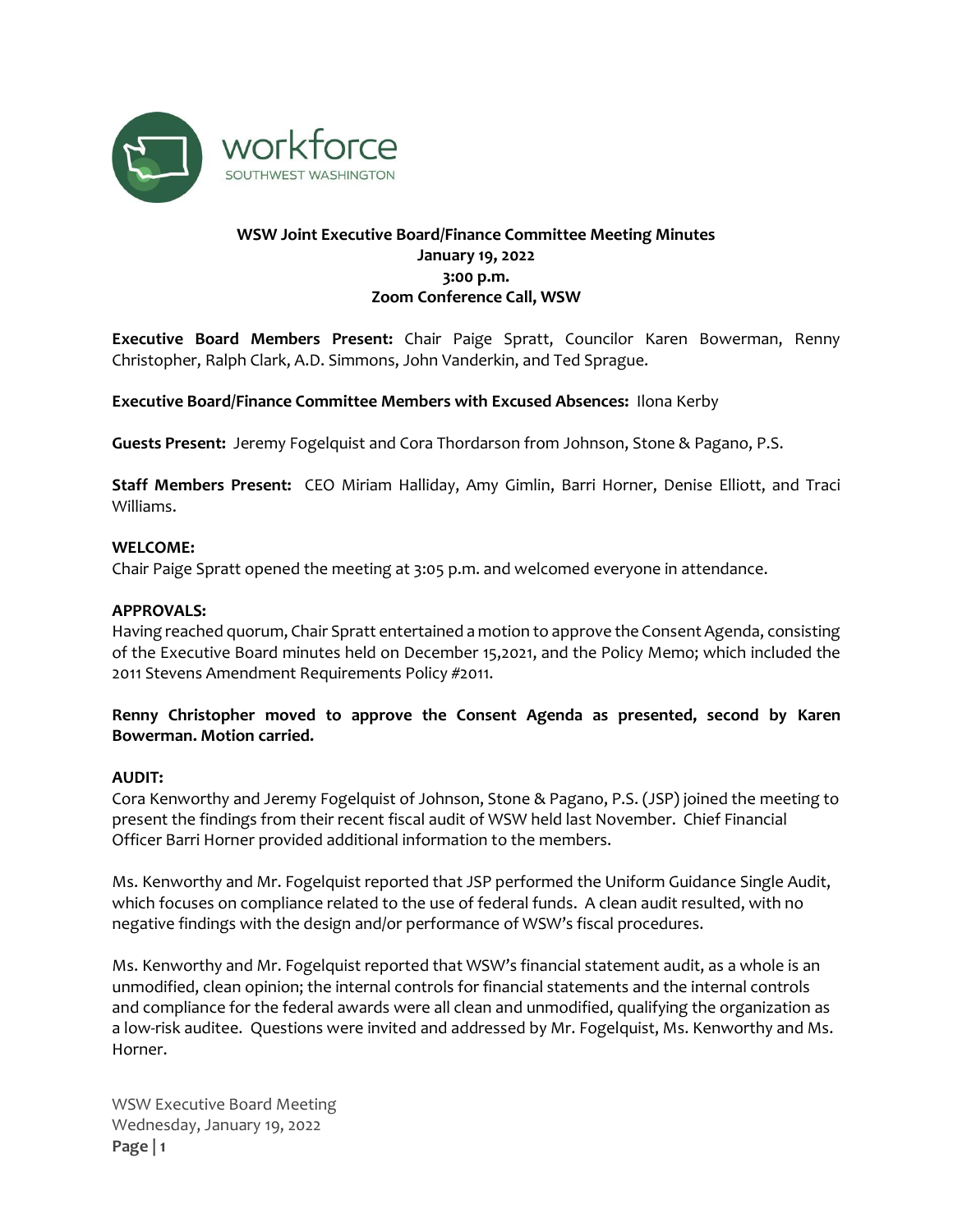# **John Vanderkin moved to approve the audit draft in its current form as presented and forward to the full board at the upcoming March Board meeting, second by Karen Bowerman. Motion carried.**

Changes to the Audit Report are possible, pending the results of the Employment Security Department's monitoring of WSW WIOA funds. If any changes are made to the audit report, the report will need to be brought before the Executive Board for re-review and approval.

Treasurer Christopher has appointed Bob Gustainis to serve on the Finance Committee.

# **GOVERNANCE REPORT OUT:**

Governance Co-Chairs A.D. Simmons and Ralph Clark shared a brief update on existing board housekeeping. A.D. Simmons shared that Chair Spratt's 2-year term as Board Chair ends June 20, 2022 and recommended to the Executive Board for Chair Spratt be nominated to serve a second 2-year term in the Board Chair position.

# **Renny Christopher moved to nominate Paige Spratt to a second term as WSW's Board Chair as presented, second by A.D. Simmons. Motion carried.**

A.D. Simmons and Ralph Clark also shared that there are two vacant Executive board seats and are recommending Darcy Altizer with Matrix Roofing and Monte Constable with DSHS to be nominated to fill those two open executive board seats. Questions were answered and addressed by CEO Halliday and Governance Co-Chairs Simmons and Clark.

# **Ralph Clark moved to appoint Darcy Altizer and Monte Constable to the Executive Committee effective immediately, second by John Vanderkin. Motion carried.**

Also shared were the current Board of Directors terms ending June 2022. Traci will be sending out a survey on behalf of the Governance committee towards the end of January with responses due mid-February. This will inform any final board recruitment that will be needed leading into the June 2022 Board of Directors meeting. Members will be brought forth to the Executive board meeting in March or April for approval moving into the June 2022 Board meeting.

Governance will also be extending an invite to two or more people to join the committee. Governance will be creating a Sponsorship protocol and plan for all Board of Directors (including the Executive board) that will kick off for all incoming Board of Director members in April. Traci and Miriam are working on revising the WSW Board of Directors Application to be available via the web which will allow WSW to keep track of/have available the responses over the years for board members.

#### **BYLAW REVIEW + REVISION:**

Chair Spratt gave a brief outline for the bylaw review and revision to fit and align with how WSW operates. Chair Spratt formed a subcommittee for Bylaw review and asked for volunteers. A.D. Simmons, Renny Christopher, John Vanderkin, Amy Gimlin, Miriam Halliday, and Traci Williams volunteered. As next steps, CEO Halliday will send out a survey of availability to get meetings setup and scheduled. Questions were answered and addressed by Chair Spratt and Ms. Halliday.

WSW Executive Board Meeting Wednesday, January 19, 2022 **Page | 2**